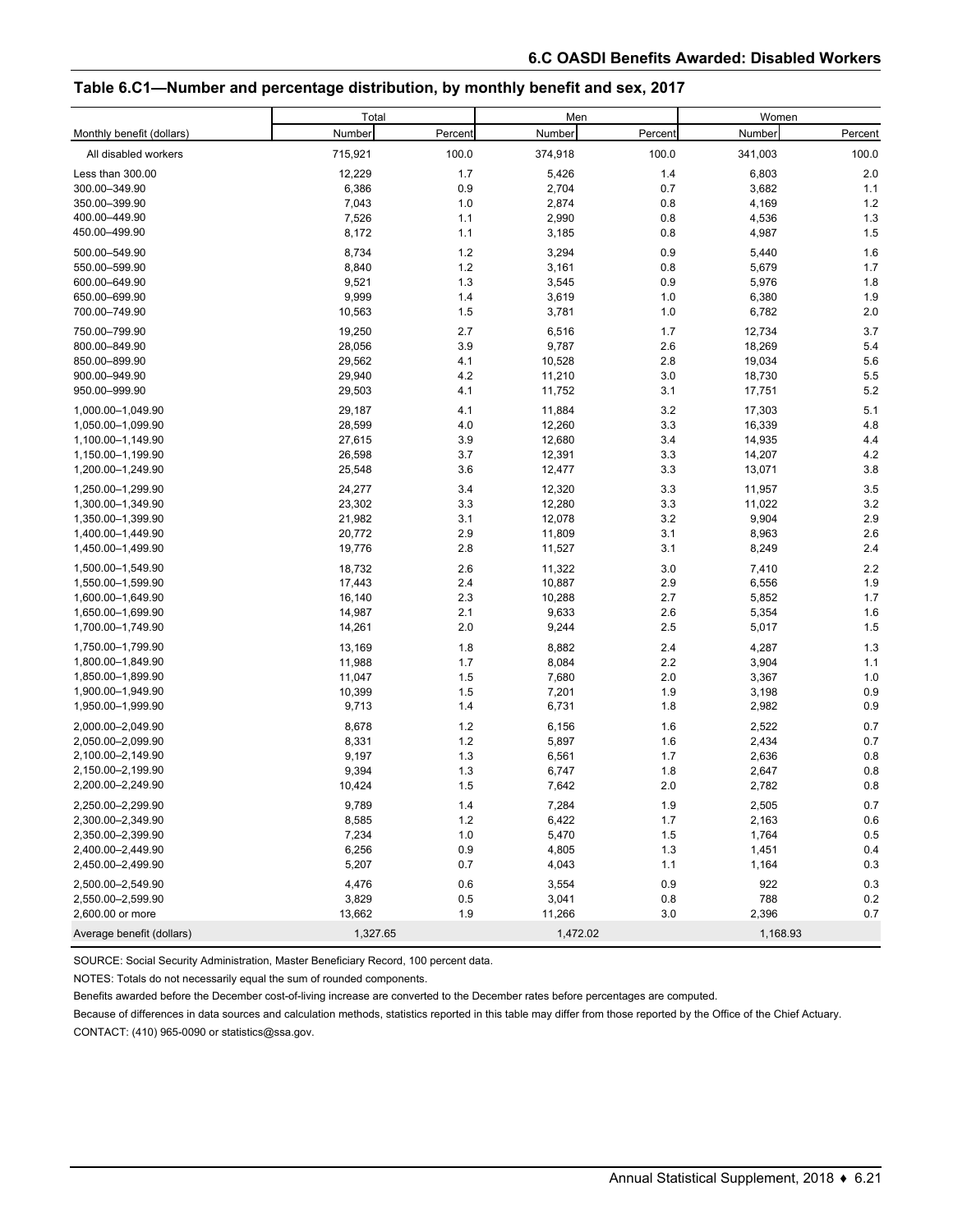## **Table 6.C2—Number, average age, and percentage distribution, by sex and age, selected years 1957–2017**

| Total, all<br>Average<br>$30 - 39$<br>$40 - 44$<br>$45 - 49$<br>$50 - 54$<br>Under 30<br>55-59<br>$60 - 61$<br>Number<br>ages<br>Year<br>age<br>Men<br>1957<br>148,376<br>59.2<br>100.0<br>28.0<br>17.0<br>17.1<br>$\cdots$<br>$\cdots$<br>$\cdots$<br>$\cdots$<br>59.0<br>107,003<br>27.5<br>15.2<br>1958<br>100.0<br>19.7<br>$\ldots$<br>$\sim$ $\sim$<br>$\cdots$<br>$\cdots$<br>146,547<br>58.9<br>100.0<br>21.1<br>27.4<br>14.8<br>1959<br>$\sim$ $\sim$<br>$\cdots$<br>$\cdots$<br>$\ldots$<br>1960<br>54.5<br>100.0<br>168,466<br>0.8<br>7.0<br>6.5<br>10.5<br>16.7<br>20.0<br>11.8<br>186,808<br>53.0<br>100.0<br>8.2<br>7.9<br>25.7<br>14.0<br>1965<br>1.8<br>11.1<br>17.1 | 65 <sup>a</sup><br>$62 - 64$<br>33.8<br>4.1<br>28.9<br>8.7 |
|-------------------------------------------------------------------------------------------------------------------------------------------------------------------------------------------------------------------------------------------------------------------------------------------------------------------------------------------------------------------------------------------------------------------------------------------------------------------------------------------------------------------------------------------------------------------------------------------------------------------------------------------------------------------------------------|------------------------------------------------------------|
|                                                                                                                                                                                                                                                                                                                                                                                                                                                                                                                                                                                                                                                                                     |                                                            |
|                                                                                                                                                                                                                                                                                                                                                                                                                                                                                                                                                                                                                                                                                     |                                                            |
|                                                                                                                                                                                                                                                                                                                                                                                                                                                                                                                                                                                                                                                                                     |                                                            |
|                                                                                                                                                                                                                                                                                                                                                                                                                                                                                                                                                                                                                                                                                     |                                                            |
|                                                                                                                                                                                                                                                                                                                                                                                                                                                                                                                                                                                                                                                                                     |                                                            |
|                                                                                                                                                                                                                                                                                                                                                                                                                                                                                                                                                                                                                                                                                     | 28.8<br>7.8                                                |
|                                                                                                                                                                                                                                                                                                                                                                                                                                                                                                                                                                                                                                                                                     | 5.4<br>21.3                                                |
|                                                                                                                                                                                                                                                                                                                                                                                                                                                                                                                                                                                                                                                                                     | 1.0<br>13.0                                                |
| 258,072<br>52.1<br>1970<br>100.0<br>6.7<br>7.6<br>6.5<br>10.1<br>14.7<br>23.5<br>12.3                                                                                                                                                                                                                                                                                                                                                                                                                                                                                                                                                                                               | 2.6<br>16.1                                                |
| 408,531<br>51.5<br>100.0<br>7.7<br>$6.2\,$<br>9.5<br>23.1<br>1975<br>8.6<br>15.7<br>12.1                                                                                                                                                                                                                                                                                                                                                                                                                                                                                                                                                                                            | 2.5<br>14.6                                                |
| 1980<br>51.2<br>100.0<br>275,185<br>8.3<br>9.7<br>6.0<br>8.4<br>14.7<br>24.6<br>12.3                                                                                                                                                                                                                                                                                                                                                                                                                                                                                                                                                                                                | 1.8<br>14.2                                                |
| 244,984<br>50.8<br>100.0<br>8.6<br>13.0<br>1981<br>10.2<br>6.2<br>8.4<br>14.5<br>24.3                                                                                                                                                                                                                                                                                                                                                                                                                                                                                                                                                                                               | 1.7<br>13.1                                                |
| 50.9<br>1982<br>207,453<br>100.0<br>8.4<br>10.4<br>6.3<br>8.4<br>14.1<br>24.6<br>12.9                                                                                                                                                                                                                                                                                                                                                                                                                                                                                                                                                                                               | 1.2<br>13.6                                                |
| 1983<br>217,422<br>50.2<br>100.0<br>9.5<br>11.7<br>12.2<br>6.6<br>8.4<br>13.6<br>23.4                                                                                                                                                                                                                                                                                                                                                                                                                                                                                                                                                                                               | 1.3<br>13.3                                                |
| 1984<br>247,833<br>50.0<br>100.0<br>9.2<br>12.8<br>7.1<br>8.7<br>13.4<br>22.6<br>12.2                                                                                                                                                                                                                                                                                                                                                                                                                                                                                                                                                                                               | 12.7<br>1.3                                                |
| 50.1<br>8.7<br>9.9<br>12.4<br>1985<br>274,400<br>100.0<br>13.3<br>7.0<br>14.6<br>23.1                                                                                                                                                                                                                                                                                                                                                                                                                                                                                                                                                                                               | 0.3<br>10.6                                                |
| 273,700<br>48.7<br>1986<br>100.0<br>10.7<br>15.3<br>8.1<br>9.4<br>14.3<br>21.3<br>11.1                                                                                                                                                                                                                                                                                                                                                                                                                                                                                                                                                                                              | 9.5<br>0.3                                                 |
| 1987<br>265,900<br>49.0<br>100.0<br>9.4<br>8.6<br>9.3<br>13.9<br>20.8<br>16.0<br>10.9                                                                                                                                                                                                                                                                                                                                                                                                                                                                                                                                                                                               | 0.2<br>11.0                                                |
| 265,700<br>49.2<br>100.0<br>8.4<br>1988<br>16.0<br>9.7<br>9.0<br>14.6<br>21.3<br>10.5                                                                                                                                                                                                                                                                                                                                                                                                                                                                                                                                                                                               | 0.2<br>10.2                                                |
| 268,600<br>49.0<br>100.0<br>8.7<br>9.5<br>9.7<br>1989<br>16.0<br>10.2<br>14.2<br>20.6                                                                                                                                                                                                                                                                                                                                                                                                                                                                                                                                                                                               | 0.3<br>10.8                                                |
| 9.4<br>9.5<br>1990<br>293,300<br>48.1<br>100.0<br>10.9<br>16.9<br>13.5<br>20.5<br>10.3                                                                                                                                                                                                                                                                                                                                                                                                                                                                                                                                                                                              | 0.1<br>8.8                                                 |
| 1991<br>322,700<br>47.9<br>100.0<br>9.5<br>17.7<br>14.1<br>18.4<br>10.6<br>11.0<br>9.4                                                                                                                                                                                                                                                                                                                                                                                                                                                                                                                                                                                              | 0.2<br>9.1                                                 |
| 395,600<br>47.8<br>100.0<br>9.5<br>18.5<br>9.8<br>1992<br>10.8<br>11.0<br>13.0<br>18.6                                                                                                                                                                                                                                                                                                                                                                                                                                                                                                                                                                                              | 0.2<br>8.7                                                 |
| 47.7<br>9.2<br>1993<br>391,800<br>100.0<br>18.9<br>10.1<br>11.7<br>14.7<br>18.8<br>8.6                                                                                                                                                                                                                                                                                                                                                                                                                                                                                                                                                                                              | 0.2<br>7.8                                                 |
| 1994<br>379,300<br>48.4<br>100.0<br>6.8<br>18.4<br>10.8<br>12.7<br>15.4<br>19.3<br>9.0                                                                                                                                                                                                                                                                                                                                                                                                                                                                                                                                                                                              | 7.6<br>0.1                                                 |
| 48.9<br>7.2<br>1995<br>368,400<br>100.0<br>16.3<br>10.7<br>11.5<br>15.7<br>20.4<br>8.9                                                                                                                                                                                                                                                                                                                                                                                                                                                                                                                                                                                              | 0.2<br>9.1                                                 |
| 347,100<br>48.7<br>100.0<br>6.9<br>16.2<br>1996<br>10.8<br>13.2<br>16.2<br>19.9<br>9.3                                                                                                                                                                                                                                                                                                                                                                                                                                                                                                                                                                                              | 0.1<br>7.5                                                 |
| 49.3<br>1997<br>311,100<br>100.0<br>6.3<br>14.6<br>10.8<br>13.5<br>16.1<br>21.6<br>8.8                                                                                                                                                                                                                                                                                                                                                                                                                                                                                                                                                                                              | 8.2<br>0.1                                                 |
| 1998<br>331,400<br>49.2<br>100.0<br>6.3<br>14.3<br>12.4<br>18.3<br>21.6<br>11.1<br>8.1                                                                                                                                                                                                                                                                                                                                                                                                                                                                                                                                                                                              | 0.2<br>7.8                                                 |
| 1999<br>338,900<br>49.6<br>100.0<br>6.2<br>12.4<br>18.3<br>21.7<br>13.1<br>11.4<br>8.8                                                                                                                                                                                                                                                                                                                                                                                                                                                                                                                                                                                              | 8.0<br>0.3                                                 |
| 329,800<br>49.6<br>100.0<br>6.8<br>12.9<br>10.7<br>21.0<br>2000<br>12.7<br>17.7<br>9.1                                                                                                                                                                                                                                                                                                                                                                                                                                                                                                                                                                                              | 0.2<br>8.8                                                 |
| 49.4<br>9.9<br>2001<br>364,500<br>100.0<br>7.5<br>13.2<br>12.2<br>17.4<br>22.6<br>9.2                                                                                                                                                                                                                                                                                                                                                                                                                                                                                                                                                                                               | 0.1<br>7.9                                                 |
| 2002<br>406,336<br>49.4<br>100.0<br>7.8<br>12.0<br>10.3<br>12.7<br>17.5<br>22.5<br>9.2                                                                                                                                                                                                                                                                                                                                                                                                                                                                                                                                                                                              | 7.9<br>0.1                                                 |
| 2003<br>421,598<br>49.7<br>100.0<br>7.0<br>22.8<br>11.8<br>10.2<br>12.8<br>17.6<br>9.6                                                                                                                                                                                                                                                                                                                                                                                                                                                                                                                                                                                              | 7.9<br>0.3                                                 |
| 2004<br>428,672<br>50.0<br>100.0<br>6.8<br>11.3<br>9.9<br>12.8<br>17.6<br>23.4<br>9.6                                                                                                                                                                                                                                                                                                                                                                                                                                                                                                                                                                                               | 8.2<br>0.4                                                 |
| 444,312<br>50.2<br>13.0<br>2005<br>100.0<br>6.6<br>10.8<br>9.8<br>17.8<br>23.5<br>8.8                                                                                                                                                                                                                                                                                                                                                                                                                                                                                                                                                                                               | 0.7<br>8.9                                                 |
| 2006<br>425,285<br>48.4<br>100.0<br>8.2<br>11.2<br>18.2<br>23.6<br>10.1<br>13.1<br>8.4                                                                                                                                                                                                                                                                                                                                                                                                                                                                                                                                                                                              | 6.8<br>0.4                                                 |
| 428,836<br>49.1<br>100.0<br>8.2<br>10.7<br>9.7<br>2007<br>12.8<br>18.3<br>23.7<br>8.9                                                                                                                                                                                                                                                                                                                                                                                                                                                                                                                                                                                               | 7.2<br>0.5                                                 |
| 2008<br>466,966<br>49.2<br>100.0<br>8.4<br>10.3<br>9.3<br>12.7<br>18.6<br>23.4<br>9.5                                                                                                                                                                                                                                                                                                                                                                                                                                                                                                                                                                                               | 7.0<br>0.7                                                 |
| 2009<br>521,424<br>49.2<br>100.0<br>8.5<br>10.3<br>8.9<br>12.5<br>19.1<br>23.6<br>9.3                                                                                                                                                                                                                                                                                                                                                                                                                                                                                                                                                                                               | 7.0<br>0.7                                                 |
| 555,999<br>49.5<br>100.0<br>7.8<br>10.0<br>8.6<br>12.4<br>19.5<br>24.2<br>9.4<br>2010                                                                                                                                                                                                                                                                                                                                                                                                                                                                                                                                                                                               | 7.4<br>0.7                                                 |
| 540,107<br>50.3<br>100.0<br>9.4<br>7.9<br>2011<br>6.7<br>11.6<br>19.8<br>25.8<br>9.8                                                                                                                                                                                                                                                                                                                                                                                                                                                                                                                                                                                                | 8.2<br>0.8                                                 |
| 2012<br>511,370<br>50.5<br>100.0<br>6.3<br>9.3<br>7.7<br>11.2<br>19.7<br>9.9<br>26.6                                                                                                                                                                                                                                                                                                                                                                                                                                                                                                                                                                                                | 8.4<br>0.9                                                 |
| 2013<br>459,732<br>50.9<br>100.0<br>6.1<br>8.8<br>7.2<br>10.4<br>19.4<br>27.6<br>10.6                                                                                                                                                                                                                                                                                                                                                                                                                                                                                                                                                                                               | 8.9<br>1.0                                                 |
| 2014<br>412,855<br>51.3<br>100.0<br>6.0<br>8.2<br>6.6<br>9.4<br>19.0<br>29.0<br>11.2                                                                                                                                                                                                                                                                                                                                                                                                                                                                                                                                                                                                | 9.4<br>1.0                                                 |
| 390,248<br>51.6<br>100.0<br>5.9<br>8.0<br>6.3<br>9.1<br>2015<br>18.7<br>29.2<br>11.6                                                                                                                                                                                                                                                                                                                                                                                                                                                                                                                                                                                                | 1.0<br>10.2                                                |
| 373,798<br>51.8<br>100.0<br>5.8<br>8.0<br>18.2<br>29.4<br>2016<br>6.1<br>8.7<br>12.0                                                                                                                                                                                                                                                                                                                                                                                                                                                                                                                                                                                                | 1.0<br>10.6                                                |
| 2017<br>6.9<br>374,918<br>51.3<br>100.0<br>8.2<br>6.0<br>8.7<br>17.8<br>28.9<br>11.8                                                                                                                                                                                                                                                                                                                                                                                                                                                                                                                                                                                                | 10.6<br>1.0                                                |

(Continued)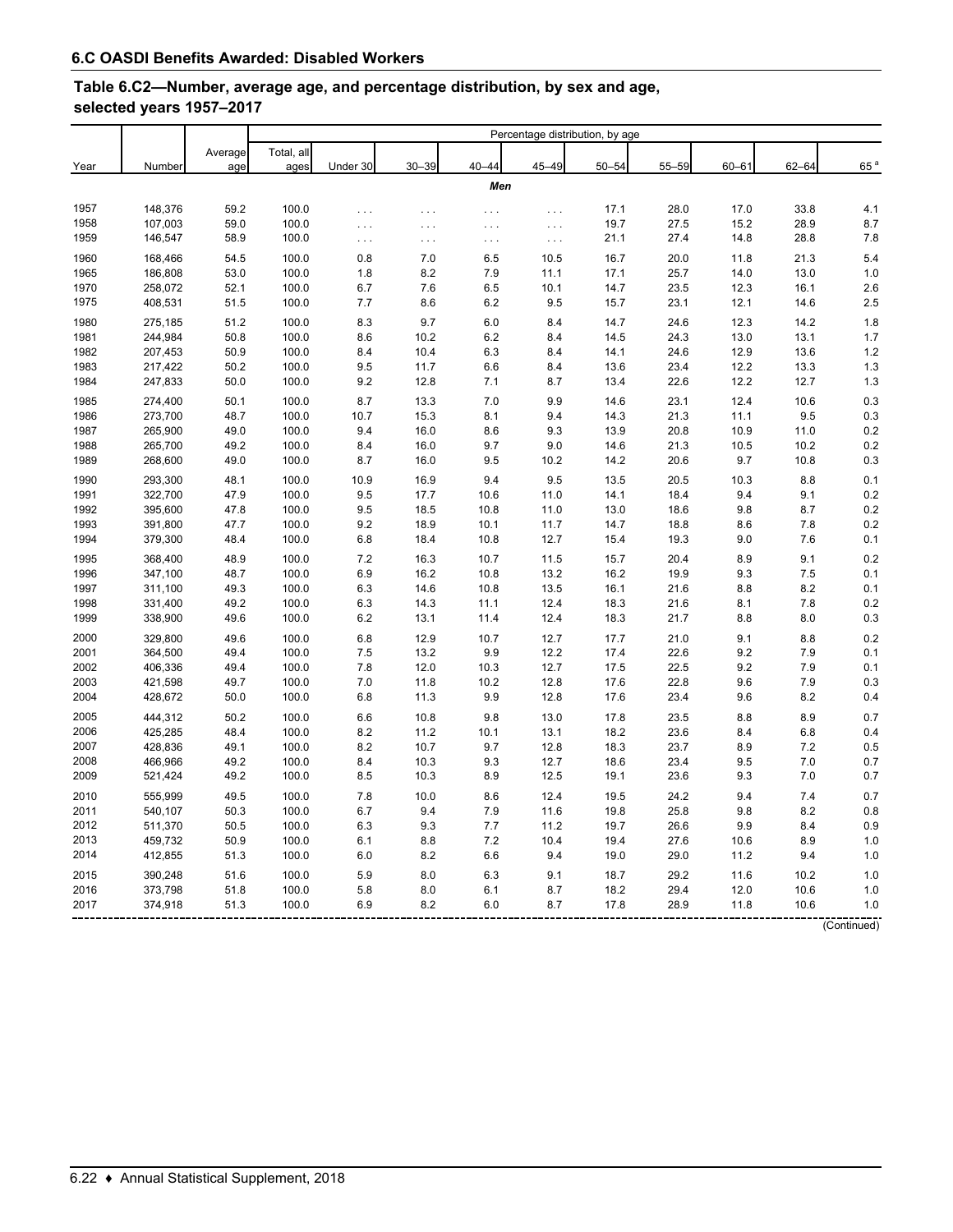## **Table 6.C2—Number, average age, and percentage distribution, by sex and age, selected years 1957–2017—***Continued*

|      |         |         | Percentage distribution, by age |          |           |           |                      |           |           |           |           |                 |
|------|---------|---------|---------------------------------|----------|-----------|-----------|----------------------|-----------|-----------|-----------|-----------|-----------------|
|      |         | Average | Total, all                      |          |           |           |                      |           |           |           |           |                 |
| Year | Number  | age     | ages                            | Under 30 | $30 - 39$ | $40 - 44$ | $45 - 49$            | $50 - 54$ | $55 - 59$ | $60 - 61$ | $62 - 64$ | 65 <sup>a</sup> |
|      |         |         |                                 |          |           | Women     |                      |           |           |           |           |                 |
| 1957 | 30,426  | 57.4    | 100.0                           | .        | $\cdots$  | $\ldots$  | .                    | 25.5      | 38.9      | 19.8      | 15.3      | 0.5             |
| 1958 | 24,379  | 57.2    | 100.0                           | $\ldots$ | $\cdots$  | $\cdots$  | $\ldots$             | 28.6      | 37.2      | 17.8      | 15.2      | 1.2             |
| 1959 | 31,264  | 57.0    | 100.0                           | $\ldots$ | $\cdots$  | $\ldots$  | $\sim$ $\sim$ $\sim$ | 30.2      | 36.9      | 17.6      | 14.2      | 1.1             |
| 1960 | 39,339  | 52.5    | 100.0                           | 0.7      | 8.1       | 8.0       | 13.3                 | 21.9      | 24.6      | 12.4      | 10.1      | 0.8             |
| 1965 | 66,691  | 53.2    | 100.0                           | 1.1      | 6.5       | 7.4       | 11.7                 | 19.3      | 28.3      | 14.1      | 10.9      | 0.6             |
| 1970 | 92,312  | 52.8    | 100.0                           | 4.2      | 6.3       | 6.1       | 11.0                 | 17.5      | 27.2      | 13.0      | 12.9      | 1.7             |
| 1975 | 183,518 | 52.1    | 100.0                           | 6.1      | 7.3       | 6.1       | 10.1                 | 17.7      | 25.5      | 12.2      | 12.9      | 2.1             |
| 1980 | 121,374 | 51.1    | 100.0                           | 7.4      | 9.7       | 6.4       | 9.3                  | 16.3      | 25.5      | 11.7      | 12.2      | 1.5             |
| 1981 | 106,863 | 50.8    | 100.0                           | 7.8      | 10.2      | 6.5       | 9.5                  | 16.4      | 25.1      | 12.0      | 11.1      | 1.4             |
| 1982 | 89,678  | 50.5    | 100.0                           | 8.0      | 10.9      | 6.8       | 9.5                  | 15.6      | 24.9      | 11.7      | 11.4      | 1.1             |
| 1983 | 94,127  | 49.8    | 100.0                           | 9.0      | 12.2      | 7.4       | 9.5                  | 14.8      | 23.5      | 10.9      | 11.6      | 1.1             |
| 1984 | 114,165 | 49.7    | 100.0                           | 8.3      | 13.2      | 7.9       | 9.7                  | 14.9      | 22.8      | 10.9      | 11.7      | 1.2             |
| 1985 | 134,500 | 49.7    | 100.0                           | 8.6      | 12.9      | 8.0       | 10.6                 | 15.8      | 23.3      | 10.1      | 10.5      | 0.1             |
| 1986 | 135,700 | 48.8    | 100.0                           | 9.0      | 15.5      | 10.4      | 10.5                 | 14.8      | 21.3      | 9.6       | 8.6       | 0.2             |
| 1987 | 143,700 | 49.5    | 100.0                           | 7.5      | 15.2      | 8.1       | 11.2                 | 15.8      | 23.4      | 9.6       | 8.8       | 0.3             |
| 1988 | 147,000 | 49.3    | 100.0                           | 8.5      | 14.0      | 8.8       | 10.9                 | 16.1      | 23.5      | 10.5      | 7.4       | 0.3             |
| 1989 | 146,900 | 49.1    | 100.0                           | 7.8      | 14.8      | 10.4      | 11.9                 | 13.8      | 21.2      | 10.8      | 8.9       | 0.3             |
| 1990 | 168,500 | 48.4    | 100.0                           | 8.5      | 16.3      | 9.8       | 13.1                 | 14.2      | 22.3      | 8.9       | 6.5       | 0.4             |
| 1991 | 190,400 | 48.4    | 100.0                           | 8.5      | 16.8      | 10.1      | 12.2                 | 16.2      | 19.5      | 8.9       | 7.4       | 0.4             |
| 1992 | 241,300 | 47.7    | 100.0                           | 8.6      | 17.7      | 12.0      | 12.4                 | 15.6      | 17.6      | 8.4       | 7.5       | 0.2             |
| 1993 | 237,900 | 48.1    | 100.0                           | 7.5      | 17.5      | 11.2      | 13.1                 | 16.5      | 19.7      | 6.8       | 7.4       | 0.2             |
| 1994 | 234,000 | 48.2    | 100.0                           | 7.4      | 16.9      | 11.1      | 12.9                 | 17.0      | 20.8      | 7.3       | 6.4       | 0.2             |
| 1995 | 263,200 | 48.5    | 100.0                           | 6.4      | 16.7      | 11.4      | 13.8                 | 17.2      | 20.5      | 7.6       | 6.3       | 0.1             |
| 1996 | 256,900 | 49.1    | 100.0                           | 5.3      | 15.1      | 11.3      | 14.0                 | 19.0      | 21.2      | 8.3       | 5.8       | 0.1             |
| 1997 | 250,200 | 48.4    | 100.0                           | 6.2      | 16.3      | 12.2      | 14.1                 | 19.0      | 19.0      | 6.8       | 6.2       | 0.2             |
| 1998 | 271,900 | 48.9    | 100.0                           | 5.4      | 14.9      | 12.2      | 14.5                 | 19.1      | 20.4      | 7.6       | 5.7       | 0.2             |
| 1999 | 266,900 | 48.7    | 100.0                           | 5.7      | 14.6      | 12.5      | 15.3                 | 18.2      | 20.6      | 6.6       | 6.2       | 0.3             |
| 2000 | 282,400 | 49.2    | 100.0                           | 5.8      | 13.7      | 12.3      | 13.5                 | 18.7      | 21.6      | 8.1       | 6.1       | 0.2             |
| 2001 | 304,800 | 48.4    | 100.0                           | 7.9      | 14.0      | 12.1      | 13.8                 | 18.5      | 20.1      | 7.6       | 5.9       | 0.1             |
| 2002 | 343,667 | 48.7    | 100.0                           | 7.3      | 13.4      | 11.6      | 14.3                 | 18.4      | 21.0      | 7.7       | 6.3       | 0.1             |
| 2003 | 355,863 | 49.0    | 100.0                           | 6.8      | 13.2      | 11.4      | 14.2                 | 18.4      | 21.5      | 8.0       | 6.3       | 0.2             |
| 2004 | 367,103 | 49.7    | 100.0                           | 6.5      | 12.6      | 11.1      | 14.1                 | 18.5      | 21.9      | 8.1       | 6.7       | 0.4             |
| 2005 | 385,375 | 49.6    | 100.0                           | 6.2      | 12.2      | 10.9      | 14.1                 | 18.9      | 22.2      | 7.6       | 7.4       | 0.5             |
| 2006 | 373,390 | 48.1    | 100.0                           | 7.6      | 12.9      | 11.4      | 14.6                 | 19.2      | 21.8      | 7.1       | 5.2       | 0.3             |
| 2007 | 375,951 | 48.4    | 100.0                           | 7.5      | 12.3      | 11.1      | 14.4                 | 19.4      | 22.0      | 7.4       | 5.6       | 0.3             |
| 2008 | 410,260 | 48.4    | 100.0                           | 7.6      | 12.2      | 10.7      | 14.2                 | 19.9      | 21.7      | 7.8       | 5.4       | 0.5             |
| 2009 | 449,272 | 48.4    | 100.0                           | 7.8      | 12.1      | 10.3      | 14.3                 | 20.4      | 21.8      | 7.7       | 5.3       | 0.4             |
| 2010 | 470,989 | 48.8    | 100.0                           | 7.3      | 11.9      | 9.8       | 13.9                 | 20.6      | 22.2      | 7.8       | 5.9       | 0.5             |
| 2011 | 458,872 | 49.5    | 100.0                           | 6.4      | 11.2      | 9.0       | 13.1                 | 20.9      | 24.0      | 8.2       | 6.7       | 0.6             |
| 2012 | 448,836 | 49.9    | 100.0                           | 5.8      | 10.8      | 8.8       | 12.6                 | 20.9      | 25.0      | 8.4       | 6.9       | 0.7             |
| 2013 | 409,233 | 50.3    | 100.0                           | 5.5      | 10.2      | 8.4       | 11.7                 | 20.9      | 26.4      | 9.0       | 7.3       | 0.7             |
| 2014 | 365,941 | 50.7    | 100.0                           | 5.3      | 9.6       | 7.8       | 10.9                 | 20.8      | 27.8      | 9.5       | 7.5       | 0.7             |
| 2015 | 351,230 | 51.0    | 100.0                           | 5.1      | 9.2       | 7.6       | 10.2                 | 20.7      | 28.5      | 10.0      | 7.9       | 0.7             |
| 2016 | 332,650 | 51.1    | 100.0                           | 5.0      | 9.1       | 7.2       | 10.2                 | 20.5      | 28.9      | 10.2      | 8.2       | 0.7             |
| 2017 | 341,003 | 50.7    | 100.0                           | 5.9      | 9.5       | 7.3       | 10.0                 | 20.2      | 28.3      | 10.1      | 8.2       | 0.7             |

SOURCE: Social Security Administration, Master Beneficiary Record. Data for 1985–2001 are based on a 1 percent sample. All other years are 100 percent data. NOTES: Totals do not necessarily equal the sum of rounded components.

Data for 2006–2011 omit individuals whose benefits were reinstated under the Expedited Reinstatement provisions. For that reason, as well as for differences in data sources and calculation methods, statistics reported in this table may differ from those reported by the Office of the Chief Actuary.

Age in year of award for 1957–1984. Age in month of award for 1985 and later. Beginning with 2006, age is based on date of entitlement and not date of award. Entitlement can be retroactive and thus precede the date of award.

 $\ldots$  = not applicable.

a. Includes awards processed after attainment of age 65.

CONTACT: (410) 965-0090 or statistics@ssa.gov.